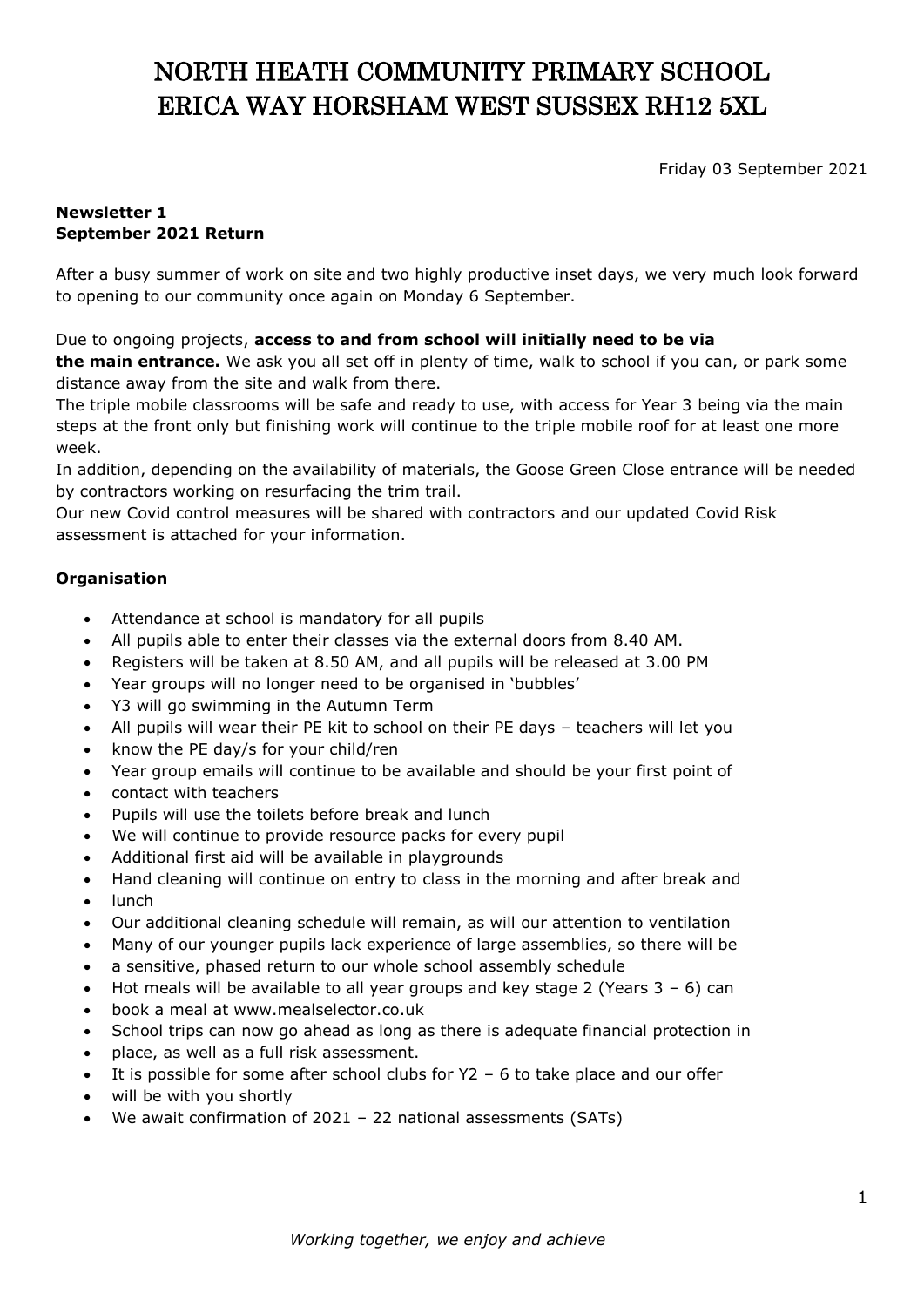#### **Covid Symptoms**

Following guidance, pupils and staff should not come into school if they have symptoms or other reasons requiring them to stay at home, such as a requirement to quarantine. If anyone at school shows symptoms, however mild, they will be sent home and they should follow public health advice. Pupils will be isolated until they are collected. Staff and pupils with a positive Lateral Flow Test should self-isolate in line with the 'Stay at Home' guidance and will require a PCR test. They will need to self-isolate whilst awaiting the PCR test. All schools will take the decision to refuse entry to a pupil if, in our reasonable judgement, it may be necessary to protect others. Apologies in advance if this applies to your family in the future, but I am sure that you understand that it is necessary for us to play on the safe side to avoid a possible wider closure that would result if there was a local outbreak. Any school closure of any type will be taken following PHE advice and will be a last resort.

A useful DfE return to school guidance for parents/s/carer/s is attached for your information.

## **Thresholds for seeking support – information**

The DfE's Covid Contingency Framework (where operational changes will be required) sets out that for most education and childcare settings, the thresholds for consideration of escalation are (whichever comes first):

- 10% of children, pupils or staff who are likely to have mixed closely, test
- positive for Covid-19 within a 10-day period (for example 3 children/staff in a
- class of 30 would meet the threshold), or
- 5 children, pupils or staff who are likely to have mixed closely (for example in
- a sports team), test positive\* for Covid-19 within a 10-day period
- In all settings at least one of cases has to be PCR confirmed positive

#### **Self-Isolation and Home Learning**

We will support those pupils who need to self-isolate because they have tested positive for Covid - 19 to work from home if they are well enough to do so. Our Remote Learning Policy is attached for your information and schools have been asked to continue to deliver remote education for the next academic year where necessary.

In addition, whilst we hope that we never need to use it, our Outbreak Management Plan is attached for your information, too.

#### **Class Assemblies**

These will take place on Thursdays from 9.05 AM in the hall with entrance via the rear doors. Siblings under school age will be collected for a crèche during the assembly. Please let us know the day before if you will bring a baby with you, as we will need to provide 1:1 care.

Year 4 will perform class assemblies this term as below: 21 October Year 4 Larch 11 November Year 4 Lime

#### **Reception**

As ever, we simply cannot wait to help YR settle in for their first year at North Heath. Their phased induction over the next couple of weeks and 1:1 conversations with parents will offer all the